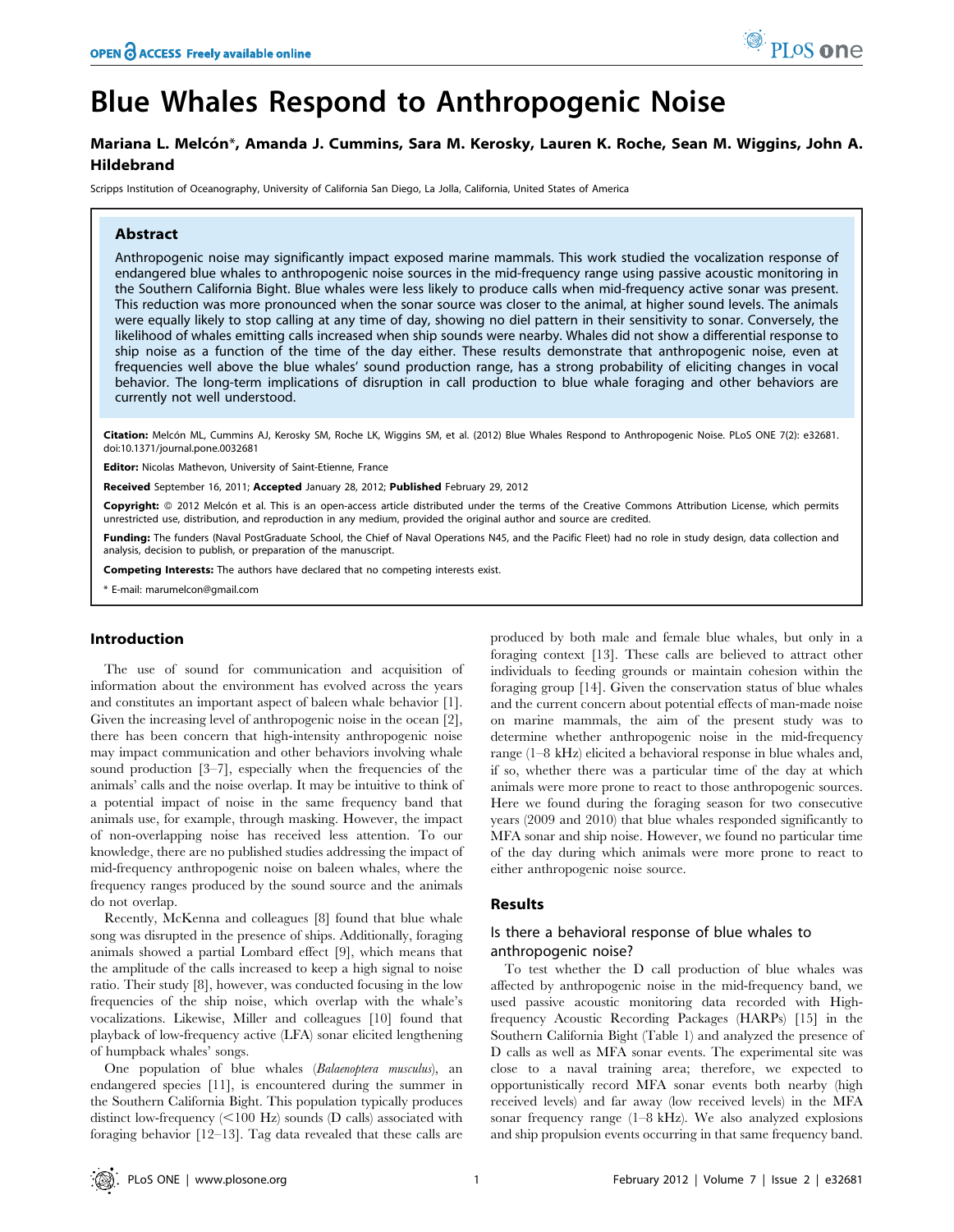| Table 1. Characteristics of the study site. |  |
|---------------------------------------------|--|
|---------------------------------------------|--|

|                          | <b>Study site</b>   |
|--------------------------|---------------------|
| Latitude                 | 33°22.0'N           |
| Longitude                | $118^{\circ}34.0'W$ |
| Depth                    | 1300 m              |
| Effort                   | 4643 h              |
| Time with MFA            | 9%                  |
| Time with ship noise     | 27%                 |
| Time with explosions     | 1%                  |
| Time with D calls        | 48%                 |
| P (D calls   MFA)        | 0.28                |
| $P$ (D calls $ $ ship)   | 0.43                |
| P (D calls   explosions) | 0.33                |
| P (D calls   non-anthro) | 0.52                |

The times represent the percentage of hours containing noise or D calls out of the total amount of hours analyzed.

doi:10.1371/journal.pone.0032681.t001

In the case of the latter sources, however, it is understood that they contain more energy at low frequencies, but that the presence of mid-frequency energy suggests that they are located nearby the acoustic receiver.

We restricted our analysis to the feeding seasons of 2009 and 2010, i.e. to the months of June–August, and calculated the probability of D calls given MFA sonar (P (D calls | MFA)), the probability of D calls given ship noise  $(P \nvert D \nvert \text{ calls } | \nvert \text{ ship})$ , the probability of D calls given explosions (P (D calls | explosions)), and the probability of D calls given ambient (non-anthropogenic) noise (P (D | non-anthropogenic)). Non-anthropogenic noise comes from natural abiotic sources such as wind, rain and earthquakes, and from biotic sources such as dolphin vocalizations. The ratio between the probability of calling in the presence of each anthropogenic noise divided by the  $P(D | non-anthropogenic)$ 

provided us with information on the probability of recording D calls, using the ''non-anthropogenic noise'' situation as a reference or baseline. Here we found that for MFA sonar, the ratio was 0.54, meaning that the P (D calls| MFA) was almost half of the P (D calls| non-anthropogenic). As an example of this response, we show a time series with D call cessation when MFA sonar was detected (Fig. 1). Similarly, the ratio for the explosions was 0.63, although the sample size is rather small  $(N = 51)$ . Finally, the ratio for ship noise was 0.83, meaning that  $P(D)$  calls  $|$  ships) was more similar to  $P(D | non-anthropogenic)$ .

# Whale's response as a function of received level in the mid-frequency band

To test whether the presence of D calls depended on the intensity level of noise in the mid-frequency range, we calculated the recorded sound pressure level (SPL). To do so, we calculated the root of the mean of the squared pressure (rms), second by second, in the frequency band of MFA sonar  $(1-8 \text{ kHz})$ throughout the whole blue whale feeding season. We plotted the proportion of hours with D calls as a function of the maximum SPL calculated for each hour. We repeated this procedure for ship noise and explosions. The remaining hours without anthropogenic noise were labelled as ''non-anthropogenic noise'' and included storms, wind and dolphin vocalizations. Logistic regressions [16] were calculated with a maximum likelihood approach and the corresponding p values are shown in Fig. 2 for each situation.

We found that the probability of D calls given nonanthropogenic noise did not show a significant change as a function of the SPL ( $p = 0.2187$ ). In contrast, the probability of D calls given MFA sonar decreased significantly with increasing received level ( $p = 0.0035$ ). Besides, the likelihood of detecting D calls when MFA sonar was present was in general lower than the probability of D calls given non-anthropogenic noise. This speaks for an overall effect of the presence of MFA sonar events in the probability of D calls recorded.

When explosions were analyzed, although the probability of D calls seemed to decrease with increasing SPL (Fig. 2), the statistical analysis showed no significant differences ( $p = 0.1322$ ). Finally, the



Figure 1. Example of D calls in presence of MFA sonar. Long-term spectral average of 5 hours. Each orange "D" represents presence of D calls in 5-minute bins in the lower frequency band (25–100 Hz). Note the continuous presence of D calls for over 2 hours until the onset of MFA sonar (not a particularly close event, with signals every 10–30 seconds), at which time at which the whales cease production of D calls. After sonar cessation, blue whales start producing D calls again. doi:10.1371/journal.pone.0032681.g001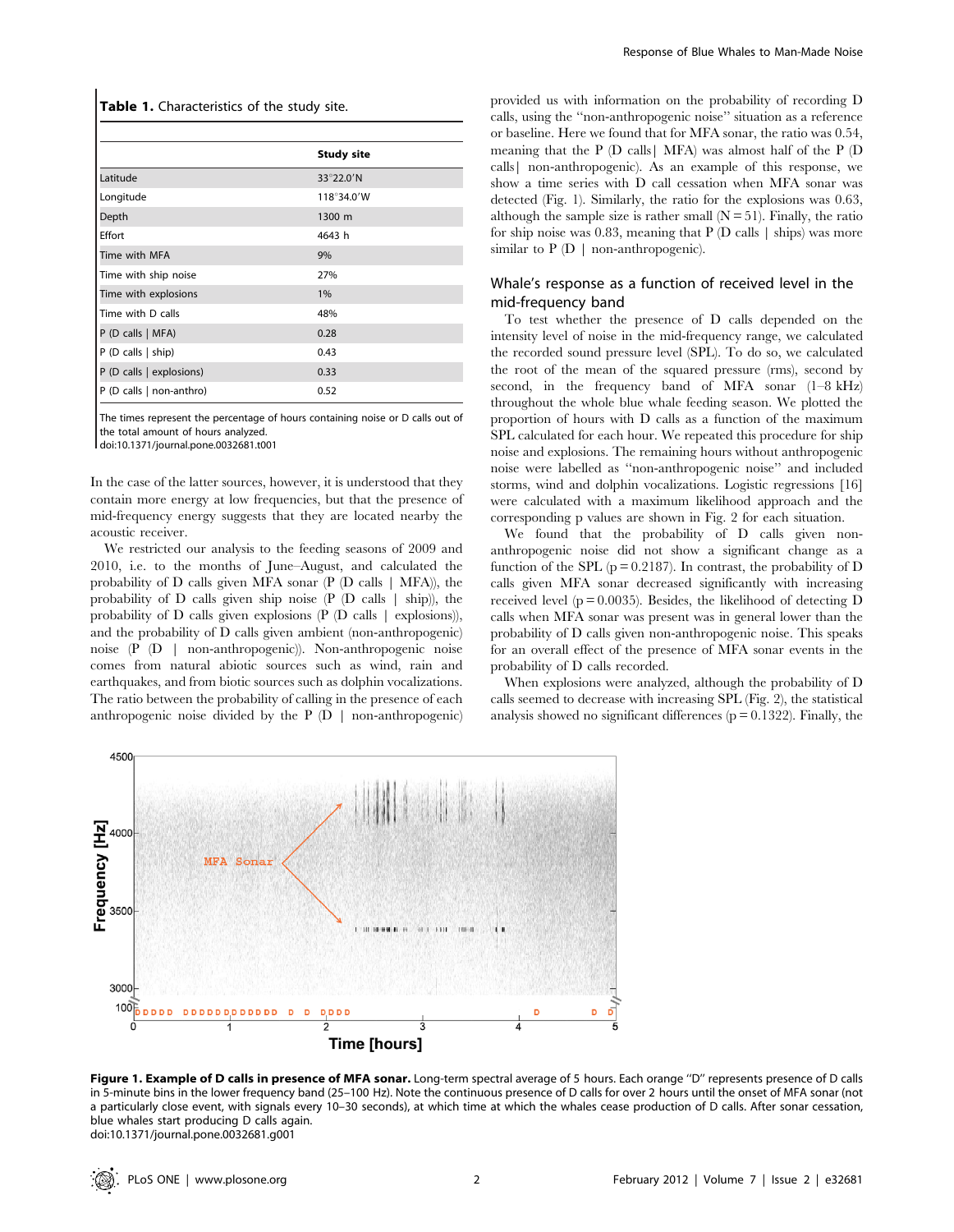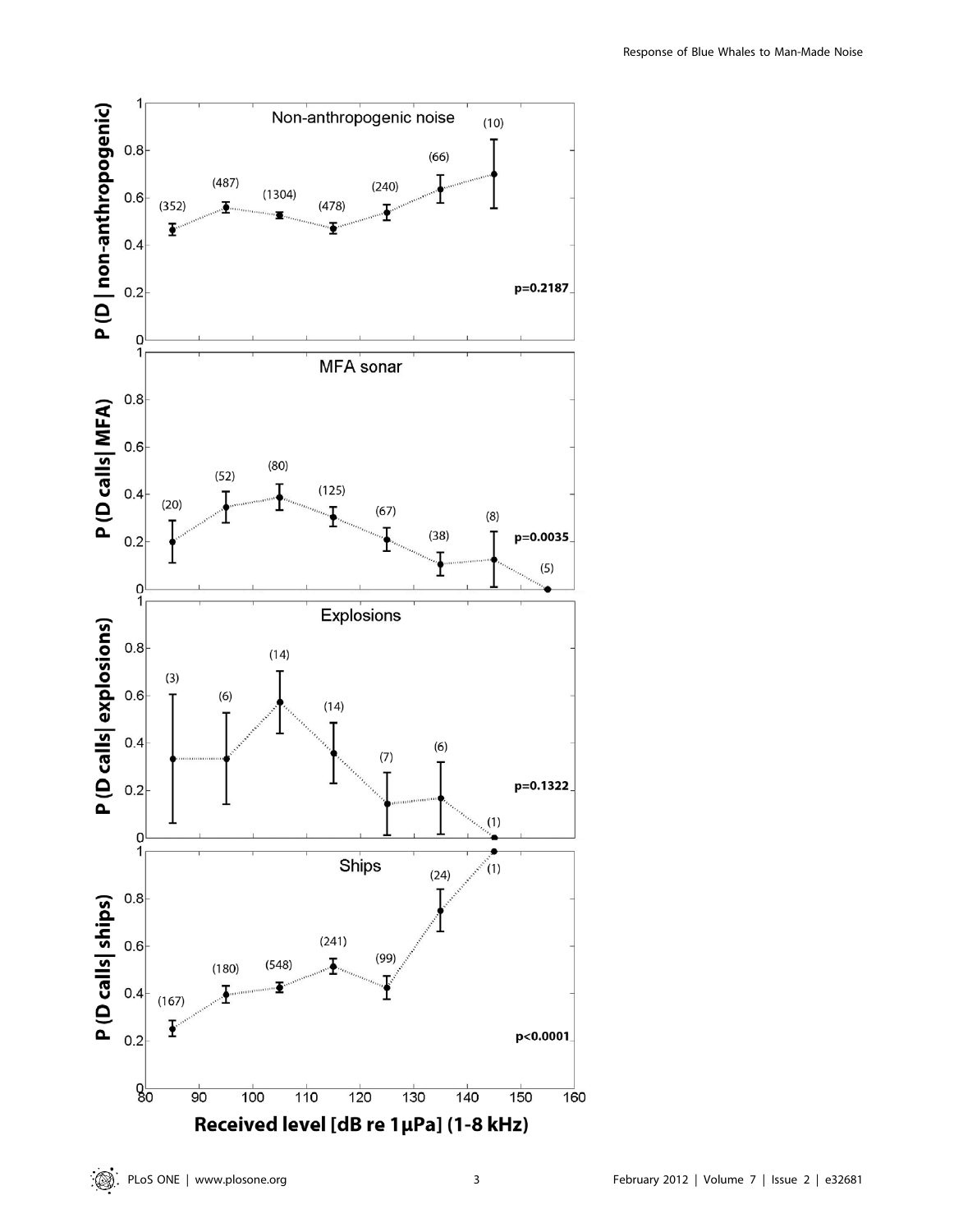Figure 2. Probability of D calls as a function of SPL. Proportion of hours containing D calls  $\pm$  s.e. as a function of the maximum sound pressure level (rms) of each hour for non-anthropogenic noise, MFA sonar, explosions and ship noise. P values are given for each condition and parentheses represent the number of hours contributing to each data point. Whereas, the probability of D calls given non-anthropogenic noise and explosions showed no significant dependency on the received level, the probability of MFA sonar decreased with increasing received levels. The probability of D calls given ship noise, on the contrary, increased as a function of the SPL in the mid-frequency range. doi:10.1371/journal.pone.0032681.g002

probability of D calls given ship noise increased significantly as a function of the received level, showing the opposite effect from MFA sonar and explosions.

## Diel pattern of D calls

Next, we analyzed the diel pattern of D calls to test whether animals were more prone to react to MFA sonar or ship noise at a particular time of the day. For this, we first plotted the probability of D calls per hour in total (Fig. 3, upper panel) to obtain a baseline of the D call production. Here we found a similar diel pattern to the one reported by Wiggins et al [17] and Oleson et al [14], where animals produced D calls throughout the day, with two clear peaks of increased calling: one during sunset and the other one shortly before sunrise. Next, we wanted to know whether animals were more sensitive to anthropogenic noise at a particular time of the day. When looking at the ratios of  $P(D)$  calls | MFA) or  $P(D)$  calls | ship noise) divided by P (D | non-anthropogenic) per hour (Fig. 3, middle and lower panels) we did not find any clear tendency for the whales to be affected by either anthropogenic noise source at particular times of the day. Note that, since we used the ratios instead of P (D calls) for the middle and lower panels, we have corrected for the relative D call activity at each time of the day.

## **Discussion**

## MFA sonar

In the present work, we showed that blue whales decreased the proportion of time spent producing D calls to half when MFA sonar was present. Moreover, this cessation of calling depended on the intensity of noise in the mid-frequency range. These results represent a lower boundary for this correlation for two reasons. First, our analysis is based on presence or absence of whales and sonar every hour, which results in a conservative approach. An animal could have produced D calls until the onset of an MFA sonar event and, if both occurred within the same hour, our methodology would consider this situation as an overlap, resulting in a ''no response'' assignment, although there might have been a reaction (e.g. Fig. 1). Second, even though we do not know the exact locations of the whale and the MFA sonar source, our empirical model (see Fig. S1, upper panel) indicates that the received levels at the recorder are about 20 dB lower than at the whale when the MFA sonar source is beyond 8 km. The distribution of received levels (see Fig. S1, lower panel) suggests that the sonar source was never closer than 6–8 km (i.e.  $<\!\!160$  dB re  $1 \mu Pa$ ). If we recorded the MFA sonar SPL at the animal, however, the correlation may be strengthened because of the



Figure 3. Diel pattern of D calls and sensitivity to MFA sonar. Upper panel represents the probability of D calls as a function of the time of the day for both feeding seasons (2009–2010). Middle and lower panels show, respectively, the ratio of the probability of D calls given MFA sonar and the probability of D calls given ship noise divided by the probability of D calls given non-anthropogenic noise as a function of the time. Values below 1 indicate a lower incidence of D calls given MFA sonar or ship noise; whereas, values above 1 indicate the opposite. doi:10.1371/journal.pone.0032681.g003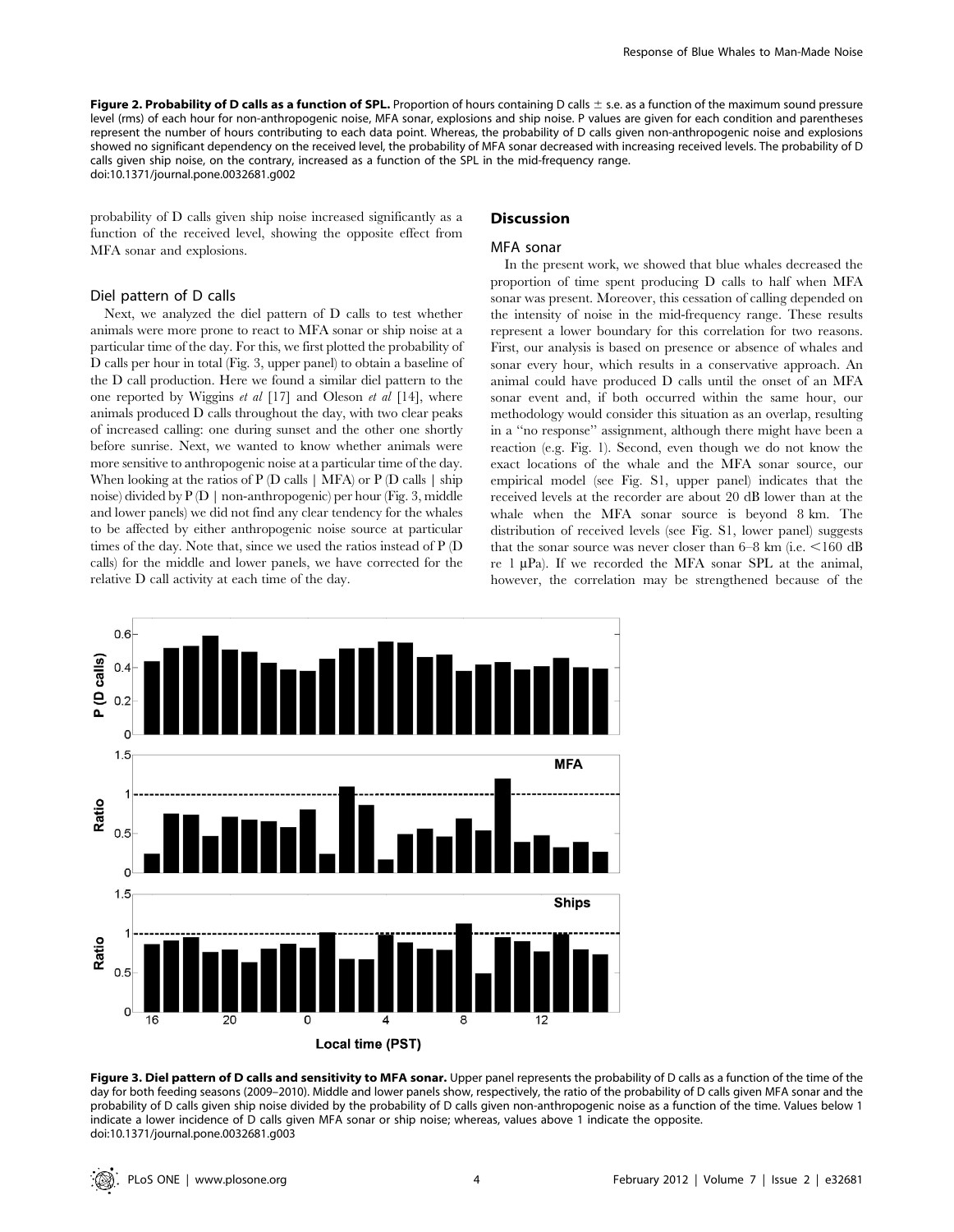higher levels at the animal, but the behavioral patterns observed should not change. In other words, we may not know the exact SPL at the whale, but the end result seems clear: the closer the MFA source (i.e. the higher the levels at the animal), the lower the probability of recording D calls.

While the anthropogenic noise sources analyzed here are not in the frequency range of most baleen whale calls, a response by blue whales to MFA sonar suggests that they have the ability to perceive these sounds, as suggested by Erbe [6] and Southall et al. [7]. One possibility for the adaptive value of the extended hearing range in blue whales is that it may be advantageous, for instance, to hear their predators, i.e. killer whales, which vocalize in the same frequency range as MFA sonar [18–19].

When the sonar source is close to the whale  $(\leq 2 \text{ km})$ , the SPL at the animal can be substantially higher than recorded at the seafloor HARP. Although there are no empirical data on SPL causing temporary threshold shift (TTS) in baleen whales, Southall et al. [7] estimated its onset at 215 dB. Even if MFA sonar were not causing TTS, we do not know if the suppression of D calls reflects a change in the feeding performance or the abandonment of the foraging behavior.

It is remarkable that relatively low intensity sound levels cause a perturbation such that the probability of D calls decreases (Fig. 2) compared to our reference (non-anthropogenic noise). This suggests that a single MFA sonar source could elicit a response from blue whales over a broad region of the Southern California Bight.

#### Explosions and ship noise

Explosions, which are impulsive noise events and contain the majority of their energy content in lower frequencies, showed a similar effect on foraging calls as the MFA sonar relative to the received levels, i.e. a decrease of the probability of D calls with increasing received level in the mid-frequency band. However, we did not find any significant differences, probably due to the low sample size.

Ship noise consists of broadband noise, but with the majority of the energy at low frequencies. Typically, the noise of a ship passing by can last for tens of minutes. This means the probability of detecting D calls when ships sounds are also present should decrease, since the call frequencies overlap with the ship noise and could be easily masked by it. However, to our surprise, the probability of D calls given ship noise increased with increasing SPL. This result suggests one contribution may be the vocal response of the animals to overcome the noise so that they still will be able to communicate with each other (i.e. Lombard effect) which would increase the whale source level to match the increased ship noise. However, since the probability of D calls increases with ship noise received levels, other factors may also be contributing to the increased probability of D calls. For example, one possibility is that the received noise level at the whale is higher than at the HARP for nearby ships, creating a greater apparent vocal response by the whale than the ship noise level increase at the HARP.

This result is in agreement with a previous study [8], in which the authors found blue whales emitting D calls with higher source levels when ships were passing by, showing a Lombard effect [9]. Furthermore, they found a higher proportion of multiple callers when ships were present. Multiple callers during ship noise may be another factor explaining our observed increase in calling in the presence of ships.

#### Diel patterns

Since the animals responded homogenously or without a consistent diel pattern to MFA sonar or ship noise (Fig. 3), it suggests no time-dependent sensitivity to the noise. Yet, the consistent diel pattern observed for D calls leads one to infer that the impact of MFA sonar and ship noise may be greater during sunset and shortly before sunset, at least in the studied behavioral context.

## Conclusions

Our data show an acoustical response from blue whales to MFA sonar and ship noise. In particular, there is a disruption of the D call production of these animals with MFA sonar. The implications of such a response are unknown to date, but owing to the low received level, a single source of MFA sonar may be capable of affecting the animals' vocal behavior over a substantial area. Additionally, nearby ships elicit more intense D calling by blue whales. More research is encouraged to understand the effects of anthropogenic noise exposure at the individual and population level.

#### Materials and Methods

#### Data acquisition

One HARP [15] deployment site was studied in the Southern California Bight (Table 1). The instrument recorded continuously at a sampling rate of 200 kHz for 2–4 months per deployment, for a total of 4 deployments over two consecutive blue whale feeding seasons. After recovery, data were stored as wav files and decimated by a factor of 20 (for mid-frequency) or 100 (for low-frequency) for analysis. Trained analysts manually logged blue whale D calls and MFA sonar events, explosions, and ship noise using the custom-made software program Triton [15]. Blue whale D calls were logged using lowfrequency long-term spectral averages and wav files, noting the time period when they occurred, with a resolution of 1 h. Additionally, MFA sonar events, explosions and ship noise were logged with a resolution of 1 minute in the mid-frequency analysis. The detection threshold was set at a signal-to-noise ratio of about 10 dB. The absence of overlap in the frequency ranges for D calls and for the anthropogenic noise sources (between 1–8 kHz) allowed us to have a double-blind experimental design, where low-frequency analysts did not know what mid-frequency analysts logged and vice versa.

#### Detection ranges

Source levels of D calls are estimated to be about 160 dB re 1  $\mu$ Pa  $\omega$  1 m, even in different populations [20–21]. Given that the HARP was deployed at 1300 m depth and the animals are known to call at between 20–50 m depth between foraging dives, animals were recorded above the HARP with ranges up to 8 km radius at the surface. To calculate the blue whale D call detection range, we set a detection threshold of 10 dB above the ambient noise level. Note that MFA sonar levels should not change the probability of D call detection since they do not overlap in frequency. Ship noise, however, is predominantly at low frequencies, and does overlap with the D call in frequency. Thus we would expect that ship noise would decrease the probability of D call detection by masking. Explosions are also low frequency sounds, but because we account for the presence of D calls in onehour bins, the probability of low-frequency noise masking from explosions during the entire hour is low.

We ran a simulation of the received level at the whale as a function of the distance to the source using a simple model that includes only transmission loss due to spherical spreading and absorption [22] (20  $*$  log<sub>10</sub> (R)+ $\alpha$   $*$  R, where R is the distance in meters and  $\alpha$  is the absorption coefficient,  $-1.9 * 10^{-4}$  dB/m, for 5 kHz at 15.6 $\degree$ C [23]). For the HARP received levels, we used empirical data from the same basin as the HARP site recorded in the month of July to create a model of sound propagation, accounting for depth. The difference between the received level of